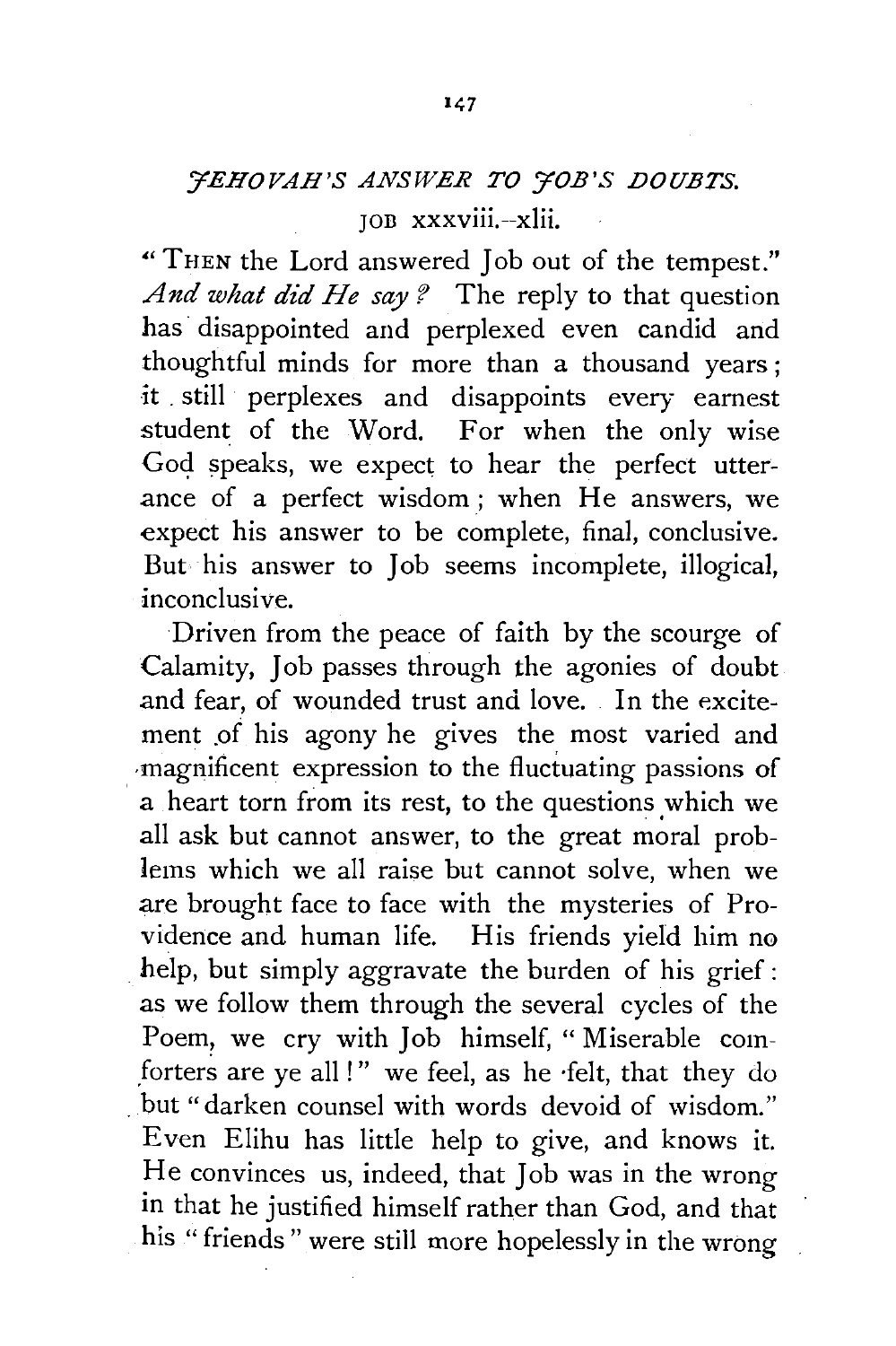in that they could not answer Job and yet condemned him. But "this wise young man," this earlier "Daniel come to judgment," cannot himself answer, though he will· not condemn, Job ; he feels that he has no adequate reply to the deep and awful problems in which the afflicted Patriarch is entangled *He* is not the Light, but has come to bear witness to the Light; he cannot justify the ways of God to men : he can only prepare the way for the Lord, who, Himself, is coming to end and crown the argument.

As Elihu's eloquent rebukes draw to a close, our hearts grow full of expectation. and hope. The mighty tempest in which Jehovah shrouds Himself sweeps up through the darkened heaven; it draws nearer and nearer; we "hear the tumult of his voice;" we are blinded by "the flash which He hurls to the ends of the earth :"our hearts "throb and leap out of their place,"<sup>1</sup> and we say, " God will speak, and there will be light." But God speaks, and there is no light. He does not answer one of the questions Job has asked, nor solve one of the problems Job has raised. He simply overwhelms us with his majesty. He causes his "glory" to pass before us. He claims to have all power in heaven and on earth, to be Lord of the day and of the night, of the tempest and of the calm. He simply asserts, what no one has denied, that all the processes of Nature and all the changes of Providence are his handiwork ; that it is He·who calleth forth the stars and determines their influences on the earth, He who sendeth rain and fruitful seasons, He who provideth food for the

 $1$  Job xxxvii.  $1-5$ .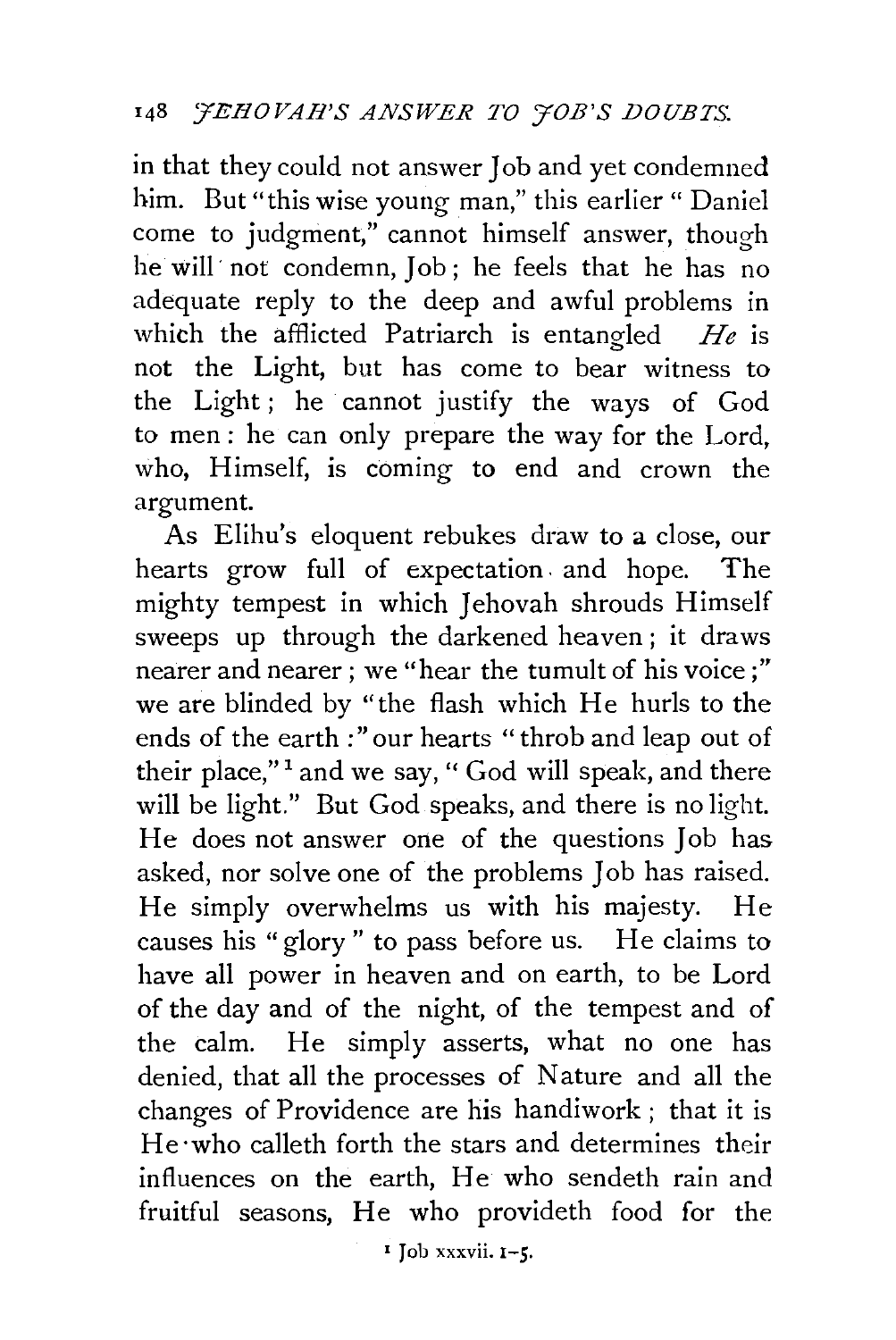birds and beasts and gives them their beauty, their strength, and the manifold wise instincts by which they are preserved and multiplied. He does not utter a single word to relieve the mysteries of his Providence, to explain why the good suffer and the wicked prosper, why He permits our hearts to be so often torn by agonies of bereavement, of misgiving, of doubt. When the majestic Voice ceases we are no nearer than before to a solution of the haunting problems of life ; we can only wonder that Job should sink in utter love and self-abasement before Him; we can only ask *what* it is that has thus shed calm, and order, and an invincible faith into his perturbed and doubting spirit. We say: "This beautiful Poem is a logical failure; it does not carry its profound theme to any satisfactory conclusion, nay, nor to  $any$  conclusion : it suggests doubts to which· it makes no reply, problems that it does not even attempt to solve : after patient study of it, and with the keenest sense of its charm and power as a work of art, we are none the wiser for having studied it."

Most of. those who have really read this Poem must have closed it with some such feeling as that which has just been expressed. Even those who hold it to be the most perfect and sublime poem with which man was ever inspired acknowledge that it does not explain the mysteries with which it undertakes to deal, that the answer of Jehovah is no true answer to the agonized questions and protest of Job. And we can only echo their acknowledgment. We admit that this marvellous Poem does not " assert eternal Providence" so as to satisfy the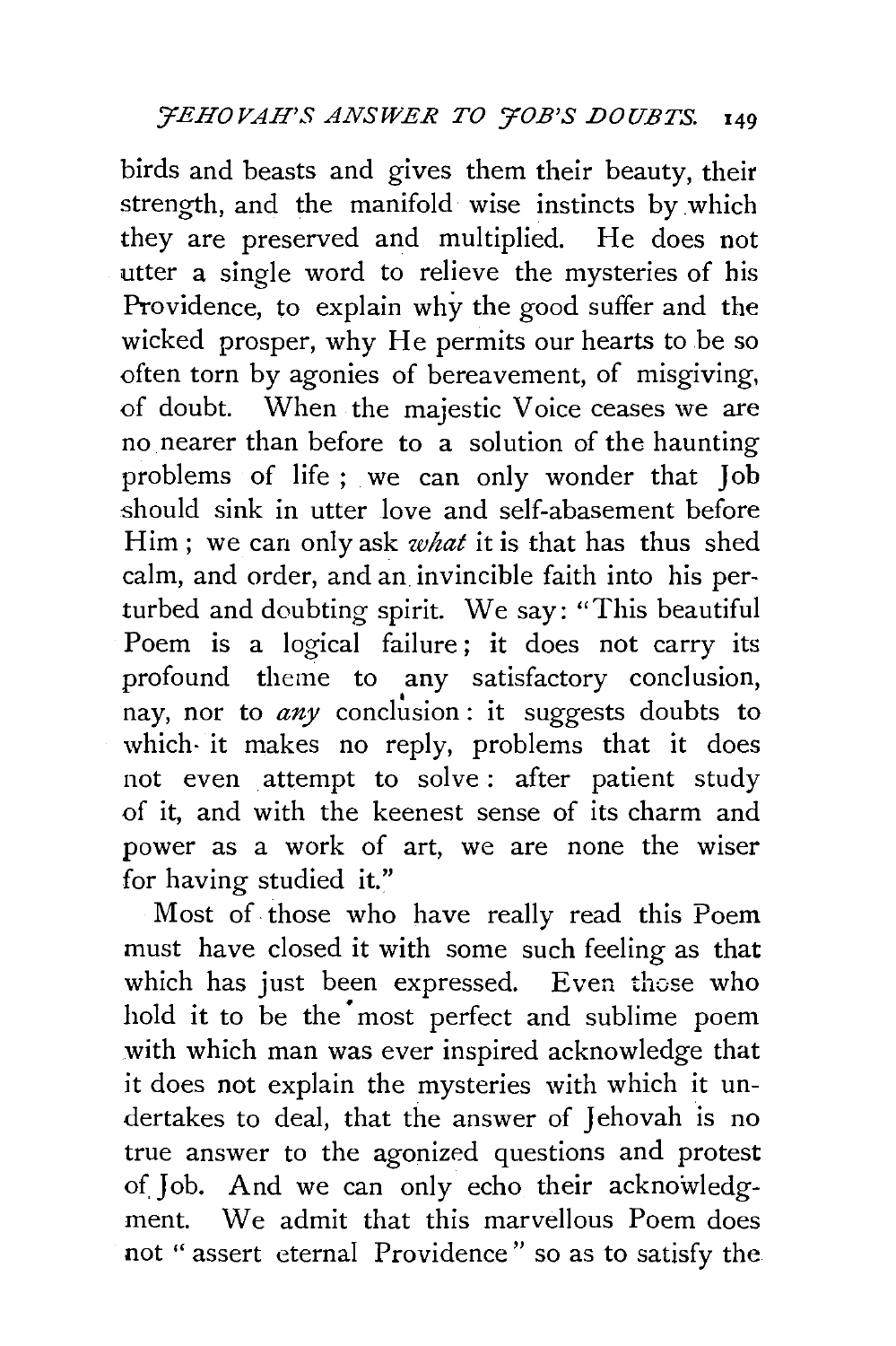intellect and "justify the ways of God to men.'' We admit that it suggests questions which it does. not answer, and to which we know no answer, and problems which it does not solve, and to which we can find no solution save that of faith and trust and love.

1. But is it so certain as we sometimes think it to be that this Poem was *intended* to explain the mysteries of human life ? is it certain that God meant it to answer the doubtful questions it suggests ? is it certain even that a logical answer to these questions is either possible or desirable ?

Let us at least remember that *all* the books which handle the theme of Job, even now that the true Light has come into the world, are equally unsatisfactory and disappointing to the logical intellect. From the "Confessions" of Augustine down to Dr. Newman's "History of my Religious Opinions;'' there have been hundreds of books that have professed to give the history of an inquisitive human spirit sounding its dim and perilous way across dark seas of Doubt to the clear rest and haven of Faith; but read which of these we may, we observe these two phenomena : first, that so long as the author sets forth the doubts and perplexities by which he has been exercised, we find his words instinct with life, and passion, and power ; they commend themselves to our understanding and excite our sympathy ; we feel that he is happily expressing thoughts and emotions which have often stirred within our own souls. But—and this is the second and more striking phenomenon-no sooner does he begin to tell us what it was that conquered his doubts. to describe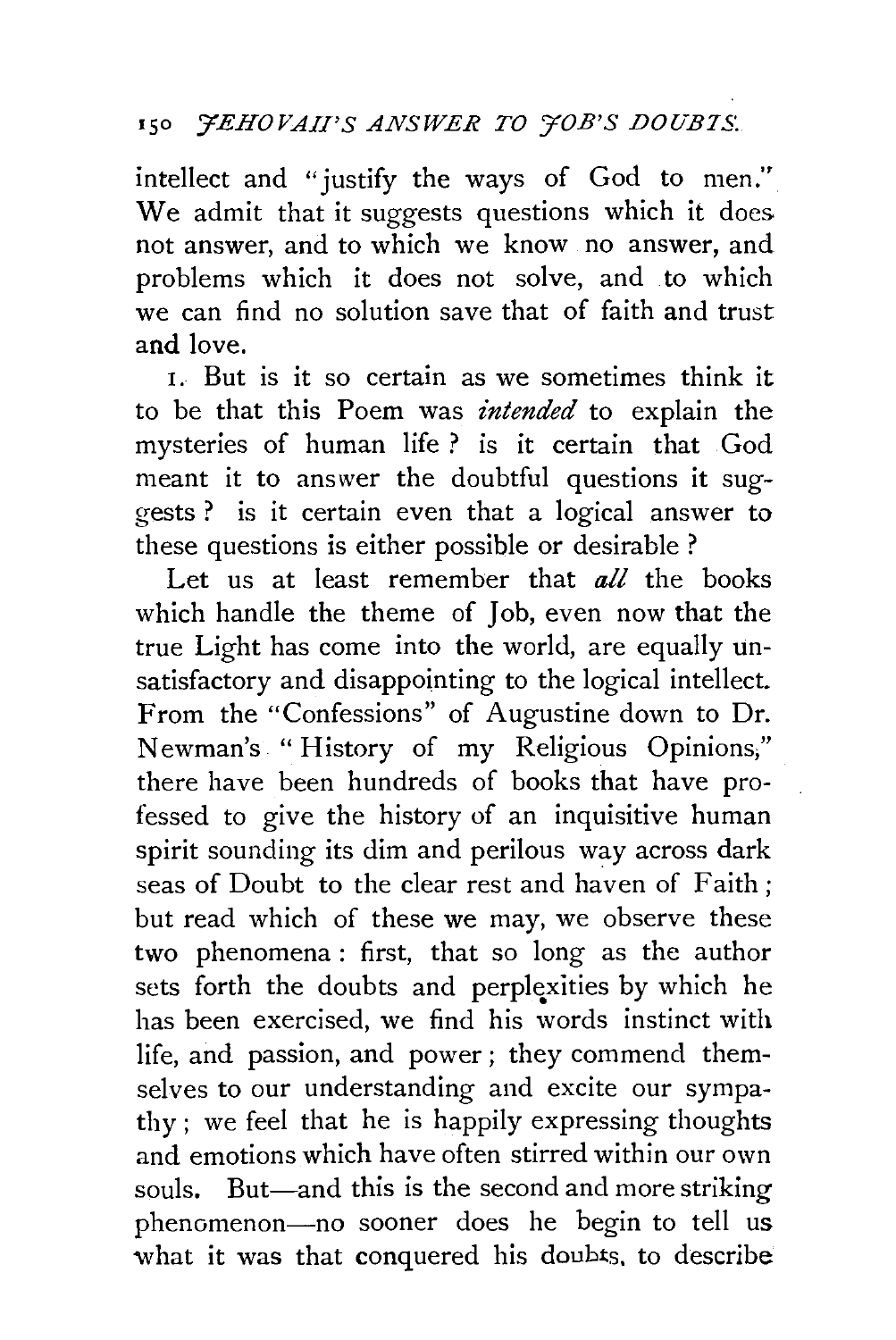the several steps by which he climbed back to faith, to explain how much larger and firmer his faith now is than it was before it was tried; no sooner does he enter on this climax of his work than-unless, indeed, we have passed through an experience similar to his-a thick bewildering haze settles down on his words ; we read them, but they are no longer instinct with life and force ; they do not commend themselves to our judgment, nor convince our reason. We cry in disappointment, " What, is that all ? What was there in *that* to induce faith ? The man has not fairly met one of his doubts, nor solved one of his problems; he has simply evaded them, and crept, by an illogical bye-path, to a most lame and impotent conclusion."

No man who," perplext in faith," has read books of this class, hoping to find in them aids to faith and answers to doubt, can be an entire stranger to this sensation of disappointment and defeated hope. Written, as such books commonly are, by wise and . good men, men of the most genuine sincerity and earnestness ; written, too, for the express purpose of leading the sceptical inquirer from doubt to faith, there is no one of them which does not disappoint us just as the Book of Job disappoints us. They may command our admiration ; they may touch our hearts ; but they do not satisfy our reason nor answer our doubts: they fail just at the one only point at which we are concerned for their success.

What should the fact teach us? Surely it should teach us that the path of logic is not the path to faith. It should lead us to ask whether it may not be impossible to solve, in human words. and to the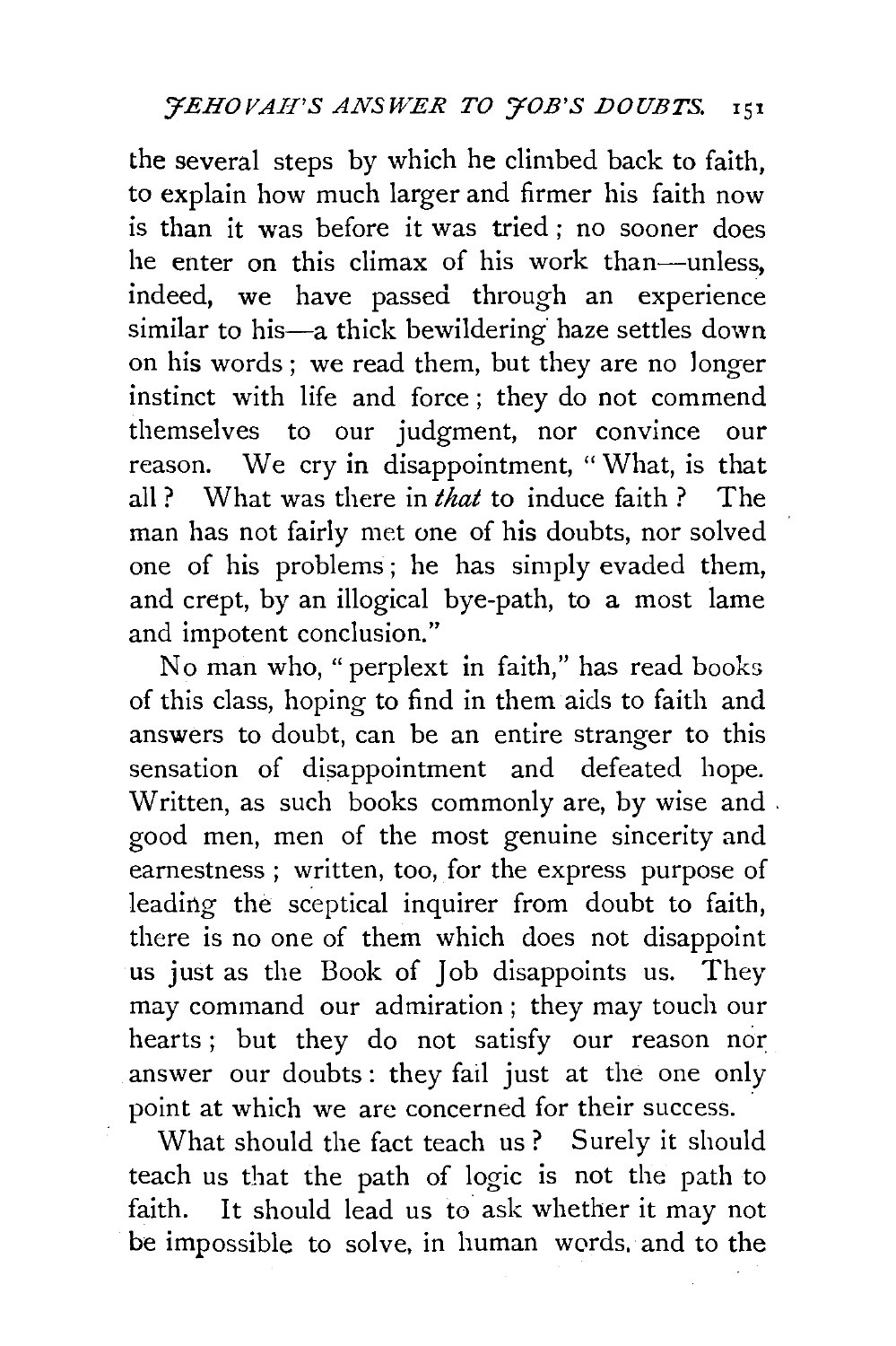human intellect, the mystery of God's dealings with men, whether, if possible, it would not be undesirable. Logic can do much, but not all. It may convince the reason, but it cannot bend the will or cleanse the heart. Prove to me, if proof be possible, that God is good in permitting pain and sorrow and loss to come upon me; but if I do not *feel*, or want to feel, that He is good, and do not love Him for his goodness, mere proof will not do much for me. " *With the heart* man believeth unto righteousness;" and logic does not address itself to the heart. It is doubtful, even, wLether the human intellect, at least while it is prisoned in the flesh, could so comprehend the infinite providence of God as to prove its equity and kindness, or even understand the proof, if proof were to be had ; but it is very certain that, were such a proof within our reach, we might still distrust his goodness, and even hate it when it thwarted and pained us.

If proof were possible, if God could inspire and man could write an argument which should once for all interpret our life to us, which should solve all its problems and disperse every shade of mystery, it is still open to doubt whether it would be kind of God *to* inspire it ; or, rather, it is very certain that it would not be kind. For the mystery which encompasses us on every side is an educational force of the utmost value. We fret against it, indeed, and strive to be quit of it : and it is well that we do ; for it is this very strife and fret by which we are strengthened, by which our character is developed, and by which we are compelled to look up to Heaven for guidance and consolation. If we no longer had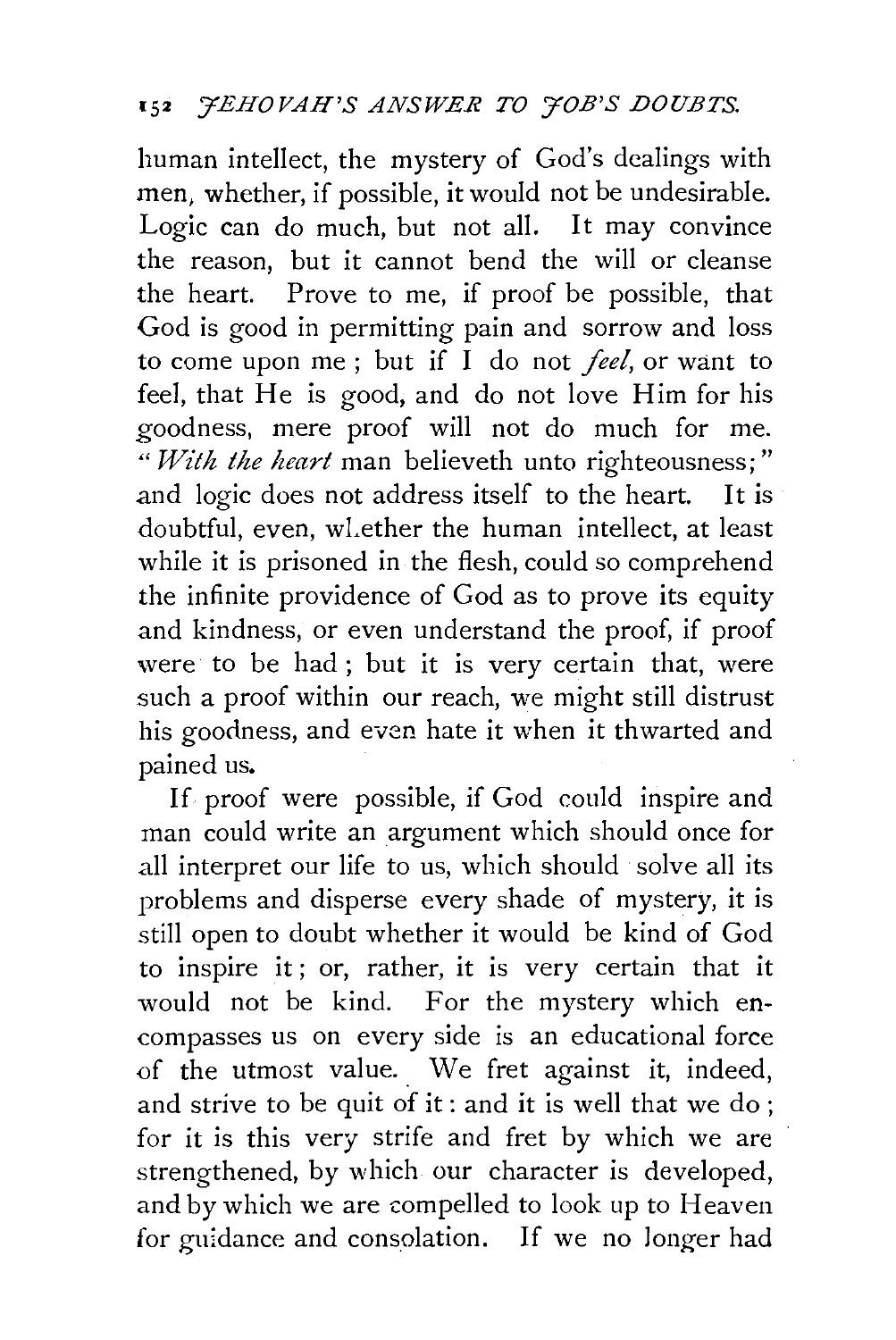any questions to ask, any problems to solve, if we saw the full meaning and final purpose of God's dealing with us, we should lose more than we should gain. With certainty we might be content; and we might *rest* in our content. But with mystery within us and on every side of us, compelling us to ask, "What does this mean ? and that ? and, above all, what does God mean by it all ?" we lose the rest of content to gain a strife of thought which trains and educates us, which forever leads us onward and upward, and for which, in the end, we shall be all the wiser, and better, and happier. It may be, it surely is, inevitable that, with an infinite God over us, and around us, and within us, we, finite men, should be encompassed by mysteries we cannot fathom ; that, if the mysteries which now perplex us were removed, they would only give place to mysteries still more profound. Even logic suggests so much as this. But quite apart from speculation, here stands the fact,— .that it *is* part of God's scheme for our training that evil and pain should be in the world, that they should excite in us questions we should not otherwise have asked, and endeavours after freedom and holiness we should not otherwise have made. And God is wise. His scheme for us is at least likely to be better than any we could frame for ourselves. But if it be his scheme to educate us by the mysteries .around us, and the questions and endeavours those mysteries excite, He can give us no book, no argument, no revelation which would dispel those mysteries ; the craving intellect *must* be left unsatisfied in order that faith may have scope; the mental faculties must be perplexed both that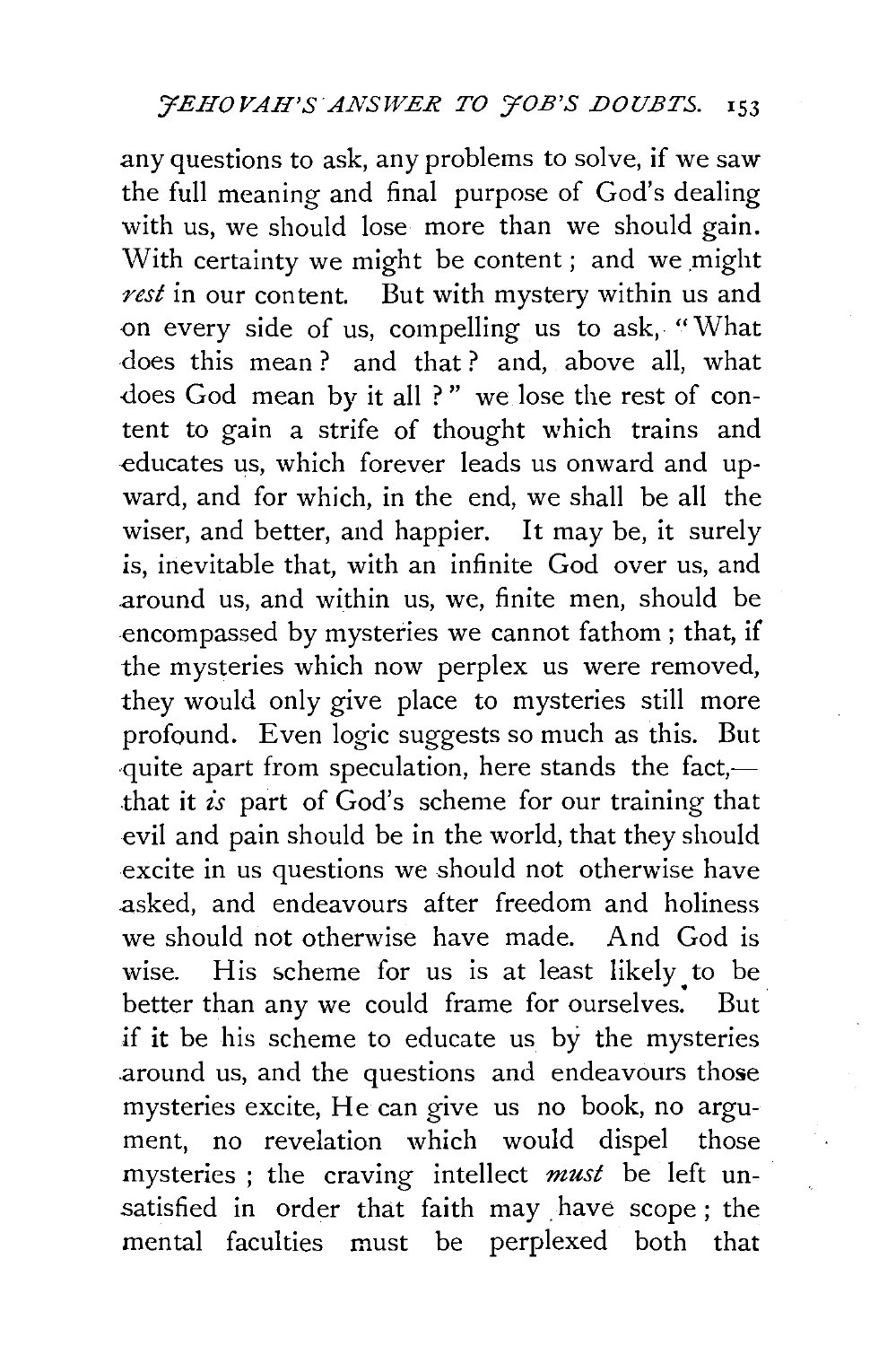they themselves may be strengthened by exercise, and that the moral faculties, which are even more valuable and of a superior force, may be trained for their lofty task.

What is it that kindles and trains the intelligence of our children, that chastens their will and develops their moral qualities and powers? Is it not that a mysterious world lies all around them, a world in which things look differently from what they are and hold out another promise than that which they fulfil: -is it not *this* which for ever sets them asking questions which we can very hardly answer, and wondering over marvels which we perhaps have ceased to admire? Is it not the uncertainty as to what the next moment may bring or teach which makes their eyes bright with expectation and hope ? Is it not because *we* often do that which they cannot comprehend, and even that which pains and disappoints and perplexes them,—is it not this which braces and enlarges their character and makes room for faith and trust and love ? If we could condense all the wisdom of the world and of life into a tiny manual which they could master at an early age, should we venture to place it in their hands ? If we did, we should simply rob them of their youth, of their keen enjoyment of the changes and surprises of life: imperfectly and by rote they would acquire what they now learn so much more truly and thoroughly and happily by experience and by efforts which strengthen and develop them. God teaches us, then, as we teach our children-by the mystery of life, by its illusions and contradictions, by its intermixtures of good with evil, of joy with sorrow ;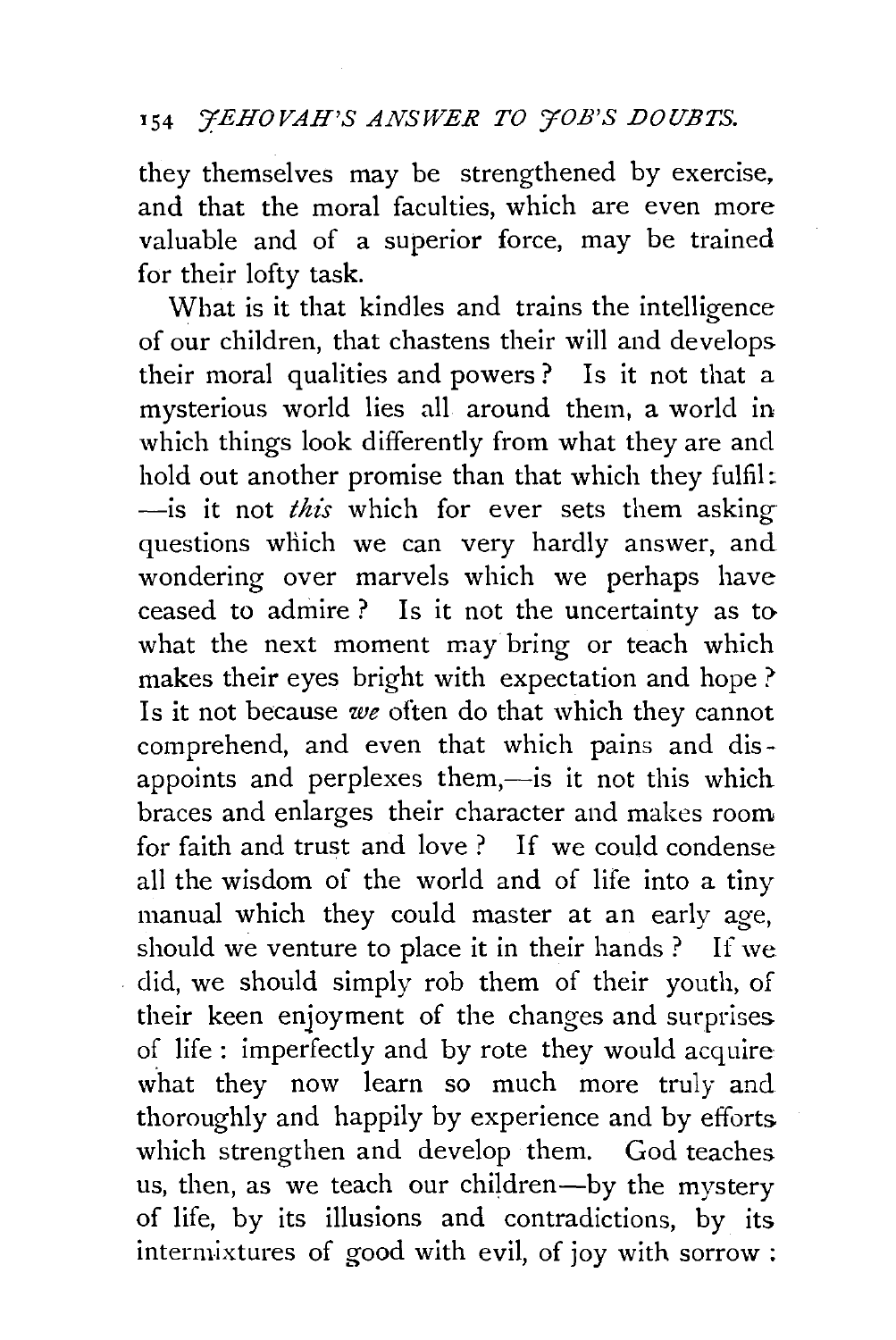by the questions we are compelled to ask even although we cannot answer them, by the problems we are compelled to study although we cannot solve them. And is not his way the best way ?

2. We have seen how and why the Book of Job disappoints us, why the answer of Jehovah strikes us as of an insufficient logic. Can we now see how it came to pass that this insufficient logic was nevertheless sufficient for Job; how it was that this answer, which answered nothing to the intellect, satisfied him,--nay, swept away all his doubts and fears in the transport of gratitude and love into which it threw him ?

We often *make* the difficulties over which we perplex ourselves in vain, and then look for answers everywhere but straight before our eyes. Thus, for instance, when we read that "Jehovah answered Job out of the tempest," we forthwith ask, " And what did He say?" expecting to hear some conclusive argument that will pour the light of eternal wisdom on the difficulties and perplexities of human life : we overlook the immense pathos and force of the fact, *that 'Yehovah spake to 'Yob at all.* And yet, so soon as we think of it, it is easy to believe that, if Job had not understood a single word Jehovah uttered, the mere fact that Jehovah spoke to him would excite a rush of emotion before which all memory of his doubts and miseries would be carried away as with a flood. *This*, indeed, was that which Job had craved throughout. In how many forms does he cry, "O that God would meet me! O that He would speak to me! 0 that He would fix a day, however distant, in which to visit me and hear my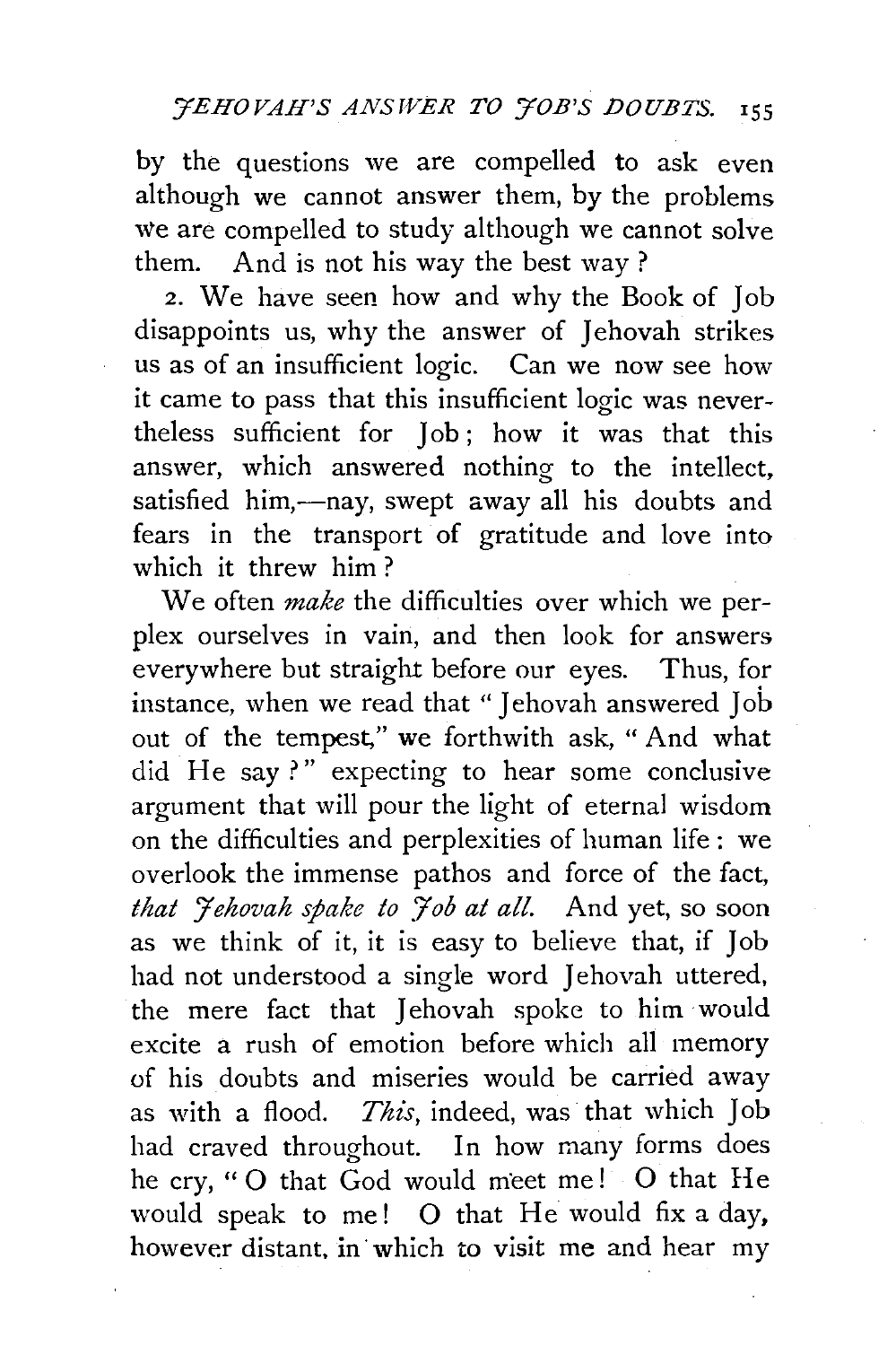plea! 0 that He would even come to question and judge me!" The pain at the very heart of his pain was not that he had to suffer, but that in his sufferings God had forgotten and abandoned him. He could bear that God should "take" the children He had given. He could bear to receive "evil" at the Hand from which he had received so much good. He could even bear that his "friends" should forsake him in his calamity, that they should sit in judgment on him and condemn him of crimes which he knew he had not committed. What he could not bear was that *God* should abandon him, *abandon* as well as afflict him, that when he cried for pity or redress Heaven should not respond.

I have sinned!

Tet what have I done to Thee, O Thou Watcher of men? Why hast Thou made me Thy target, So that I am become a burden unto myself? And why wilt Thou not pardon my transgression, And cause my sin to pass away?<sup>1</sup>

\* \* \* If it be that I have erred, My error rests with myself. But if ye will magnify yourselves against me, And urge against me my reproach, Know ye that God hath wrested my cause, And flung his net about me. Behold, I exclaim at my wrong, but am not answered; I cry aloud, but there is no justice ! He hath fenced up my ways, so that I cannot pass, And set darkness in my paths. Have pity on me, have pity on me, 0 ye my friends! For the hand of God hath touched me! Why should ye persecute me, like God, And not be satisfied with my pangs?<sup>2</sup>

\* \* \*

 $2$  Chap. vii. vers. 20, 21.  $2$  Chap. xix. vers. 4-8, 21, 22.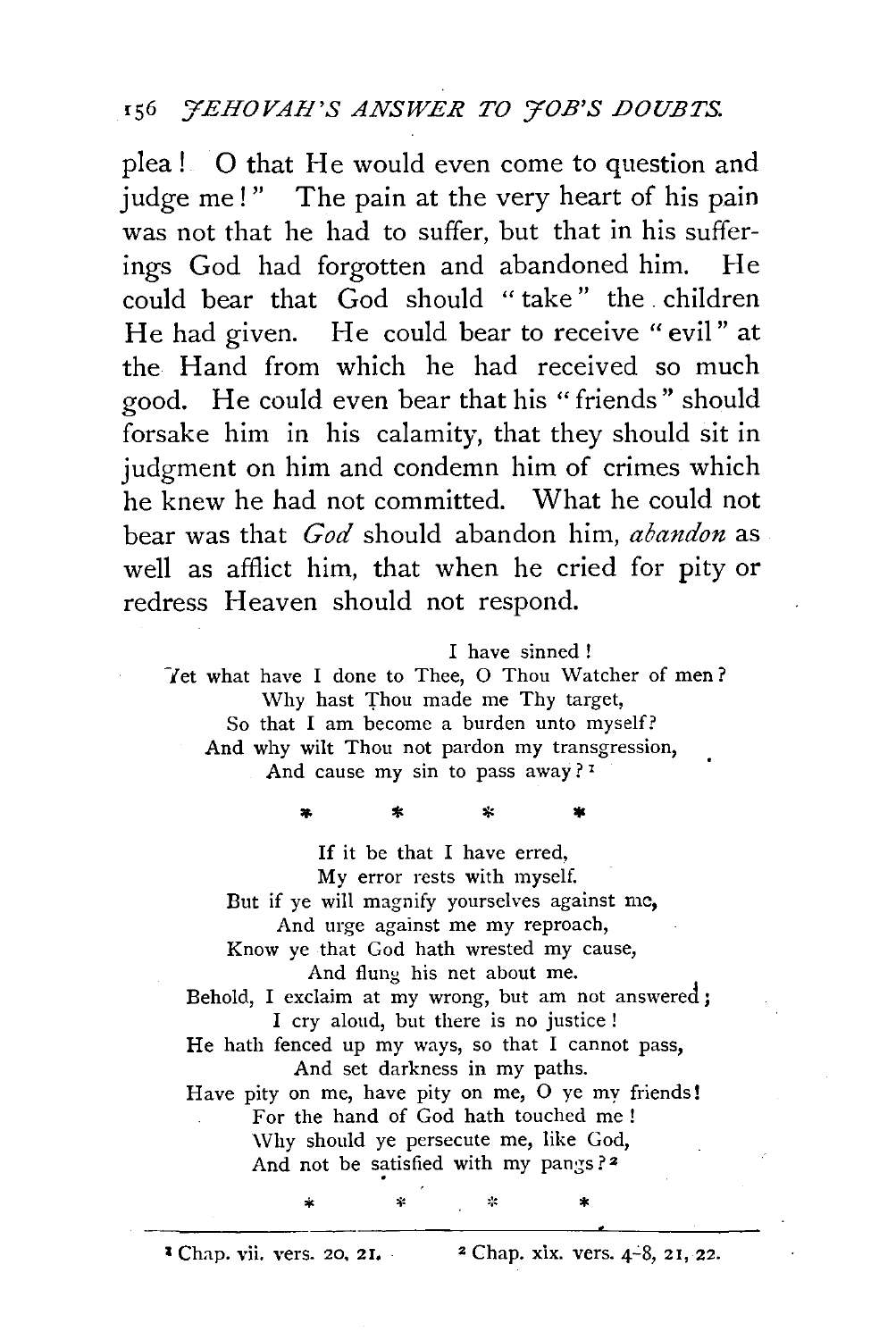Still is my complaint bitter, And my stroke heavier than my groaning. 0 that I knew where I might find Him ! I would press even unto his seat ; I would set out my cause before Him, And fill my mouth with pleas : I should know the words with which He would answer me, And understand what He would say to me : Would He contend against me in the greatness of his strength ? Nay, He would make concessions to me : There might the upright reason with Him, And once for all I should be acquitted by my Judge. Behold, I go toward the East, but He is not there ; And Westward, but I cannot perceive Him; Toward the North, where He is working, but I cannot see Him; Where He veileth Himself in the South, but I cannot discern Him... \* \* \* 0 that I were as in months of old, As in the days when God kept me, When his lamp shone on my head, And by its light I walked through darkness ; As I was in my Autumn days, When the favour of God was on my tent ; When the Almighty was yet with me, And my children round about me.<sup>2</sup> ż \* \* I cry to Thee, and Thou answerest me not ; I stand up, and Thou eyest me : Thou art become very cruel to me, And dost press me hard with Thy strong hand : Thou hast caught me up and made me to ride on the blast. And causest me to evanish in the crash of the storm. I know : Thou wilt bring me to death,

To the house of assembly for all living. Prayer is vain when He stretcheth forth his hand, When men cry out at calamity.

Have not I wept with him whose day was hard? Hath not my soul been grieved for the needy? Yet when I waited for good, there came evil, And darkness when I looked for light !<sup>3</sup>

\* \*

<sup>1</sup> Chap. xxiii. vers.  $2-9$ . <sup>2</sup> Chap. xxix. vers.  $2-5$ . 3 Chap. xxx. vets. 2026.

 $\mathbf{R}$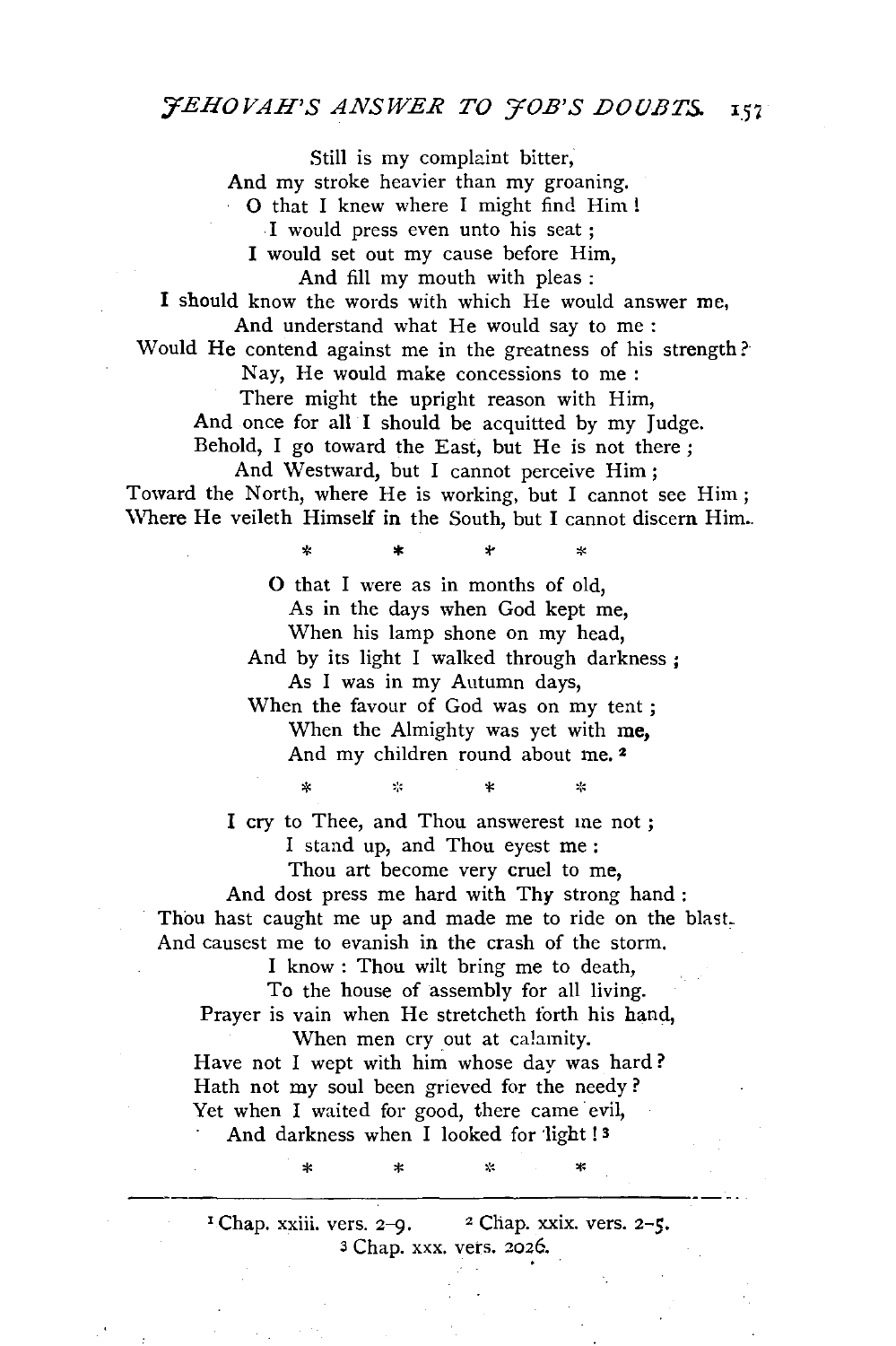## 158 *FEROVAH'S ANSWER TO 70B'S DOUBTS.*

O that I had One who would hear me !-Here is my signature !-- that the Almighty would answer me ! That my Adversary would write his indictment ! Would I not carry it on my shoulder, And bind it about me like a chaplet ? I would tell Him the very number of my steps, I would draw near Him like a prince.<sup>1</sup>

Can we listen to these bitter sighs of a breaking heart and not feel what it was that was breaking it -that it was the cruel pain of *desertion?* Are they not but echoes and variations of the most terrible cry that ever broke on the air, "My God, my God, why hast *Thou* forsaken me ? "

And if, now, through the tempest and the darkness, there should sound a Voice from heaven ; if, however it came, the conviction should come to Job that the God he could not find had found him, and was speaking to him, would it matter very much what God said ? Would it not be enough that it was God who was speaking, that the Divine Friend had come back to him, that He had never forgotten him, nor forsaken him; that He was in the tempest which had swept over him; that He had listened to him even when He did not answer Him, and had loved him even when He afflicted him ? It was *this-0,* it was this-which dropped like balm into the torn and wounded heart of the sufferer : it was the resurrection of faith and hope and love in the rekindled sense of the Divine Presence and favour that raised him to a life in which doubt and fear had no place, a joy on which even repentance was no stain. Not what God said, but that God spoke to him and had come to him,-it was this which cast

I Chap. xxxi. vers. 35-37.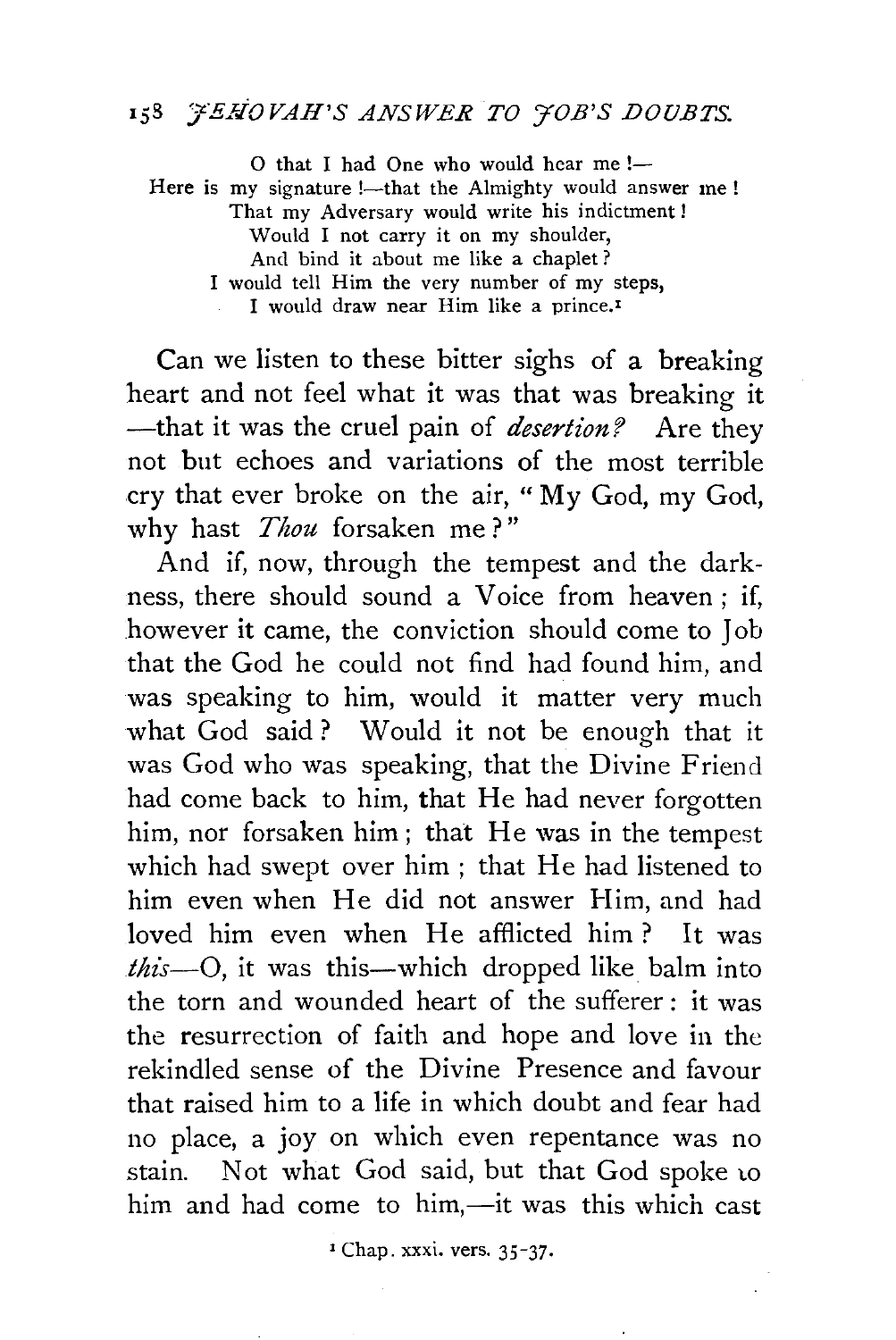*'JEHOVAH'S ANSWER TO YOB'S DOUBTS.* r:;9

him in the dust, which quickened in him that . humility which is man's true exaltation, and which constrained from him the happiest words he utters, although they sound so sad:

> I have heard of Thee by the hearing of the ear, But now mine eye bath seen Thee : Wherefore I retract, and repent In dust and ashes.

And surely, it is this sense of an auspicious Divine Presence, that comes we know not how, before which. all the darknesses of doubt flee away. It is an experience which lies beyond the scope of language. No man who has passed through it can explain it, or adequately express it in words, since words are incapable of fully rendering any of our deepest emotions. All we can say of it is, that it is not produced by logic, by argument, by answers nicely adapted to the questions we have asked or to the doubts on which we have brooded; and that, as it did not spring from logic, so neither can it be expressed in logical forms. It is too deep for words to reach, too subtle and spiritual for words to hold.

If a difference has sprung up between two friends long and tenderly attached, are they ever reconciled by mere argument ? was it ever known that they *convinced* one another into renewed affection? If the reconciliation comes, it comes from a sense of reviving or unaltered and unalterable love, which lies deep down in the heart beyond the reach of argument. No man could ever say why he loves, or tell what "love" means. " Love laughs at logic"; and if love for man or woman, why not love for God?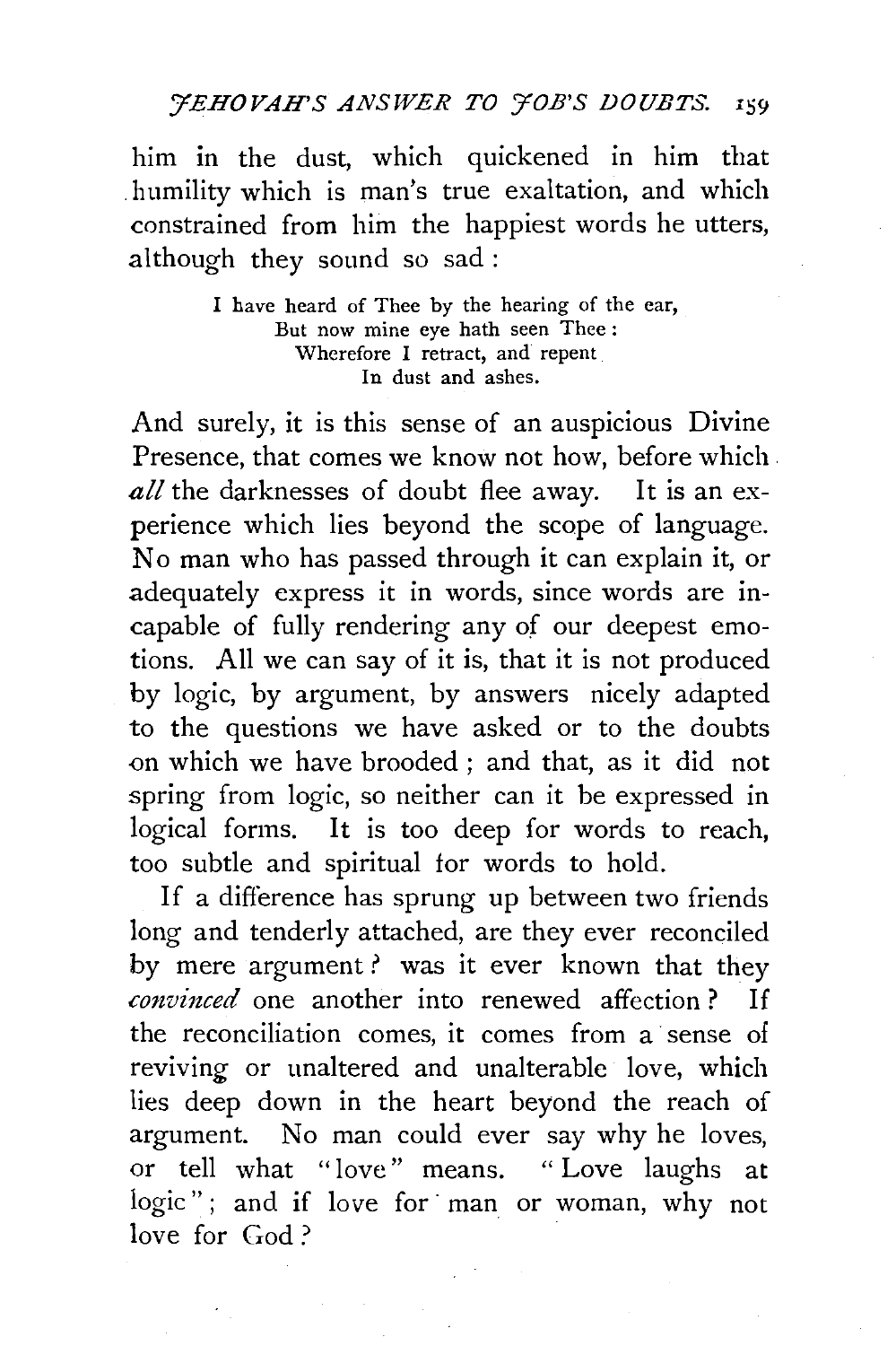## ~6o *7EHOVAH'S ANSWER TO YOB'S DOUBTS.*

3. Still the question recurs, "*What* was it that recovered Job to faith and trust and peace ? Was there absolutely *nothing* in what Jehovah said to meet his doubts and answer his questions?"

Well, yes, there was something, though not much There *is* an argument in the Divine Answer which may be reproduced in logical forms, though it is only an argument of hints and suggestions; it does not touch the profounder questions which Job had raised, nor would it be difficult to pick holes in it, if we took it simply as an argument addressed to the inquisitive and sceptical intellect. It does not go very deep. It is addressed to the heart rather than the brain, to faith rather than to doubt. It would not convince a sceptic, however reasonable and sincere he might be. Nothing would, or can, convince him save that sense of a Divine Presence and Love of which we have just spoken, -and *that* no argument can give.

Nevertheless, let us mark what the Divine Answer was viewed simply as an argument. Viewed thus, it met that painful sense of mystery which oppressed Job as he sat solitary and alone among his friends, and all the more alone because they were with him. One element in his pain was that he could not tell what God was aiming at, that the Divine Providence was all dark to him, that he could see no reason why a good man should be vexed with loss and misery and a bad man live out all his days in mirth and affluence. And this is a pain we have all felt, ot which we should all be gladly rid. The injustice, the inequalities, the pains and degradations which enter into the human lot perplex and afflict us ; we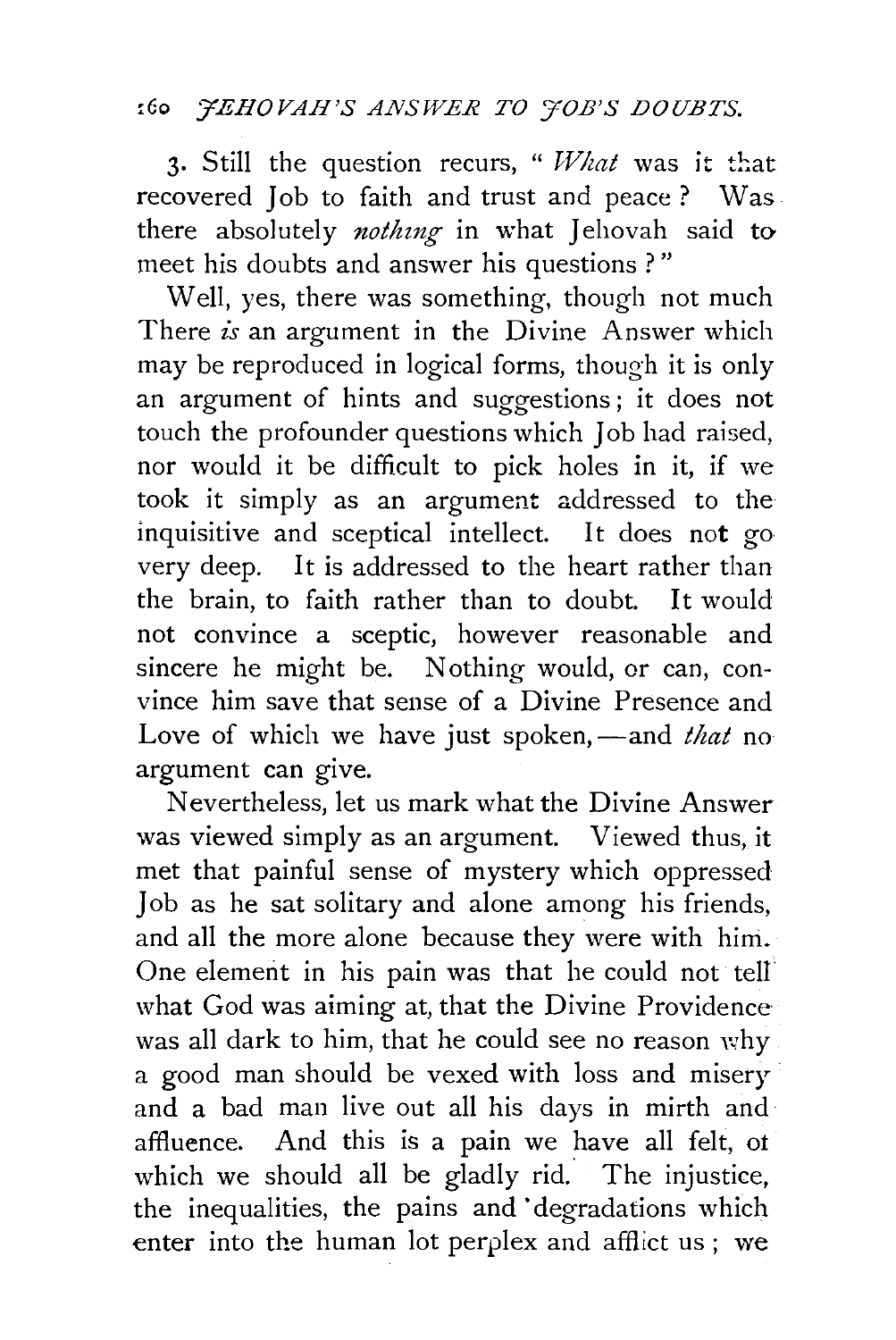can see no good reason for them: we cannot approve and vindicate them.

Does Jehovah, then, when He answers Job out of: the. tempest, answer the questions which- this spectacle· of human misery suggests ? Does . He assign a good reason, a sufficient motive, for the inequalities of the human lot ? . He does nothing of the kind. He does not lift an iota of that painful mystery. He simply teaches. us that we should: not let that mystery pain and perplex us, and hints that it may have a nobler motive and. a happier end than we conceive. The argument of the Poem is Butler's argument-the argument from analogy. To the perplexed Patriarch, who sits brooding painfully over the dark problems of life, Jehovah points out that equally insoluble mysteries are over: his head and under his feet ; that he lives and moves and has his being amid :them ; that, look where he will, he cannot escape them :'and that, as he finds.them everywhere else, he should expect to find them in human life. Briefly put, taking only the argument which underlies its sublime poetry, the Divine Answer runs thus : $-$ ". You fret and despair over the one mystery which has: been brought home to you. by the. pangs of sorrow and loss ; you. are perturbed because you cannot interpret it. But, see, there are mysteries everywhere ; the whole universe is thick with them : -can you interpret these? Can you explain the creation of the world, the seoaration of land and sea, and the interwoven influences of the one on the other? Have you mastered all the secrets of light and darkness, of wind and rain, of snow and ice, of the migrations of birds, of the structure and instincts VGL. 11. 12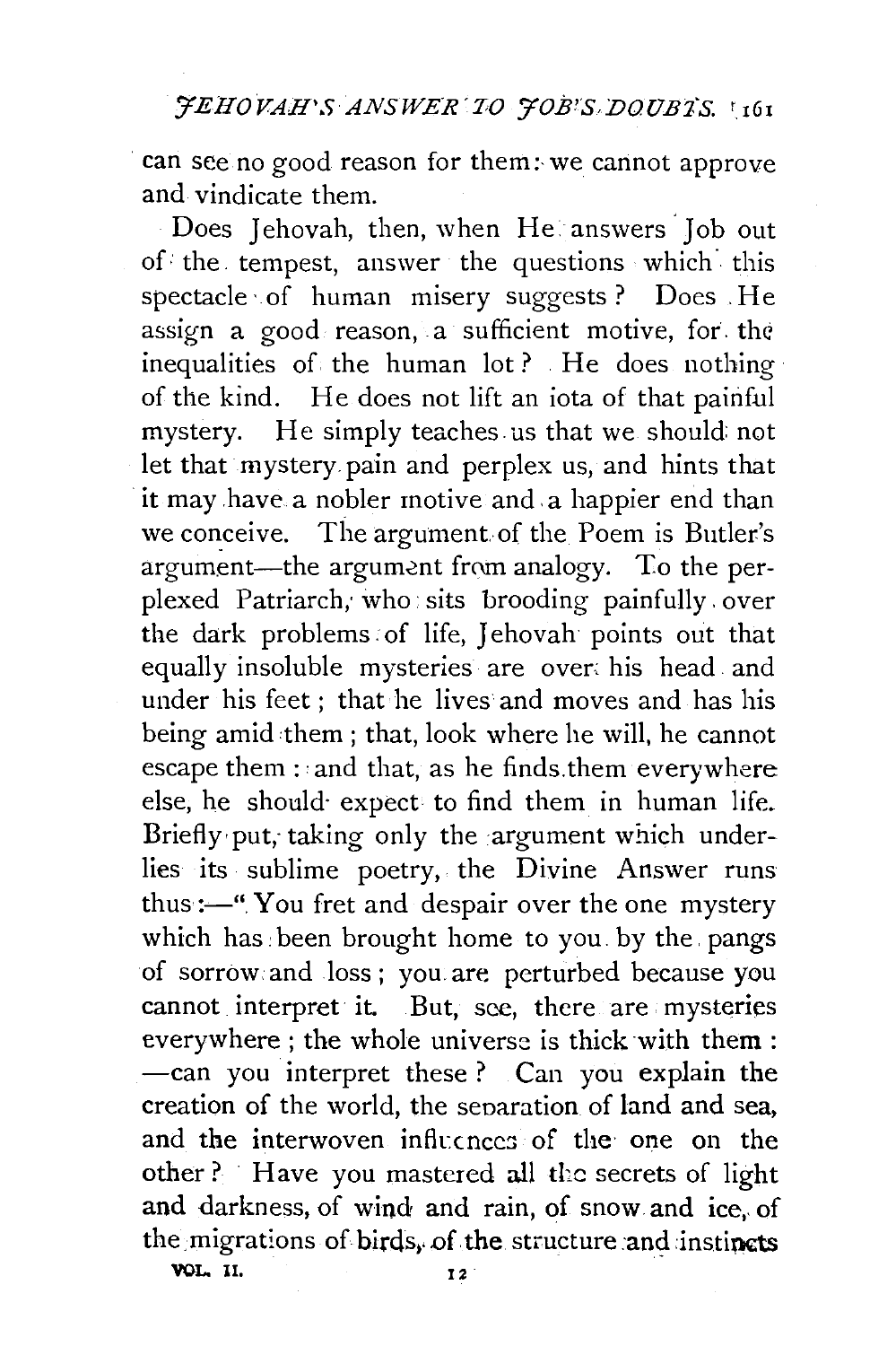of the beasts ? Yet, instead of fretting over *these*  mysteries, you accept and profit by them; you *use*  sea and land, day and night, wind and rain, birds and beasts, and make them serve your turn. You live, content, amid a thousand other problems you cannot solve, and turn them to account. Should you not look, then, to find mysteries in the creature whom I have set over all other works of my handin man, and in his lot? Will it not be wise of you to use your life rather than to brood over it, to turn your lot, with all its changes, to good account, rather than to fret over the problems it suggests ? "

Another argument may be hinted at in the Divine Answer. In his sublime description of the heavens and the earth and all that in them is, Jehovah may have meant to suggest to Job : "Consider these mysteries and parables of Nature, and what they reveal of the end and purpose of Him by whom they were created. You cannot adequately interpret any one of them, but you see that they all work together for good. You cannot tell how the world was made, how the firm earth and flowing seas were formed ; but the earth yields you her fruits, and the sea carries your ships and brings you the wealth of distant lands. You cannot command the wind, or the clouds that bring rain ; but you can see that the winds carry health and the rains fertility wherever they go. You· cannot explain the migration of the birds that travel all the year, but you can see that God feeds and fosters 'them by the instinct which drives them from shore to shore. The world around you is full· of mysteries which you cannot solve; hut so far as you can judge, is not their end a beneficent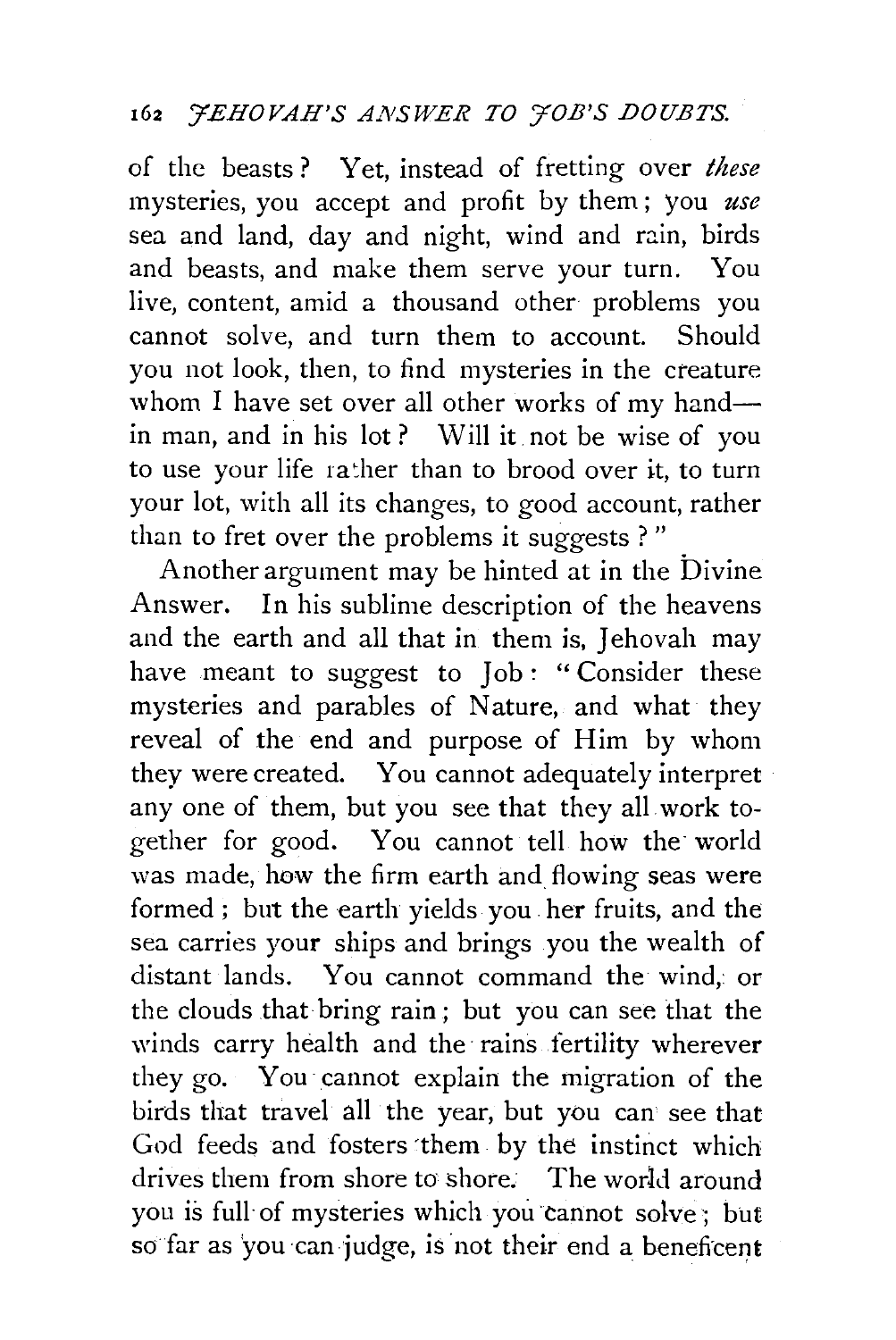end ? And if the world within you also has mysteries which you cannot fathom, cannot you trust that, somehow, here or hereafter, those too will reach a final goal of good? The mystery of life, the mystery of pain,--may not these be as beneficent as you admit the marvels and mysteries of Nature to be?"

This is the argument of the Divine Answer, so far as it has an argument; and even this is suggested rather than stated. And, as we have ad mitted, it does not go very deep. It does not solve the problems over which we brood; it only points us to other problems equally difficult, equally insoluble. It does not affirm even, it only hints, that the end of all these mysteries may be a good end, an end of mercy and grace. There is enough for faith to think over and to rest upon, but there is no clear satisfying answer for doubt ; there is enough to nourish the heart, but not enough to convince the intellect and stop the mouth of gainsayers. We are not told-much as we long to know it-why God permits evil to exist, or why He permits it to take so many painful and apparently injurious forms for the righteous. We are simply invited to trust in the God whom we have found to be good, and to believe that out of evil itself He will educe a greater good.. God does not argue with us, nor seek to force our trust : for trust and love are not to be forced. but won. You cannot force even your own child to love and confide in you. All you can do is to surround him with a large pure atmosphere of kindness, to shew him that you are worthy of his confidence and affection. When you have done your best and